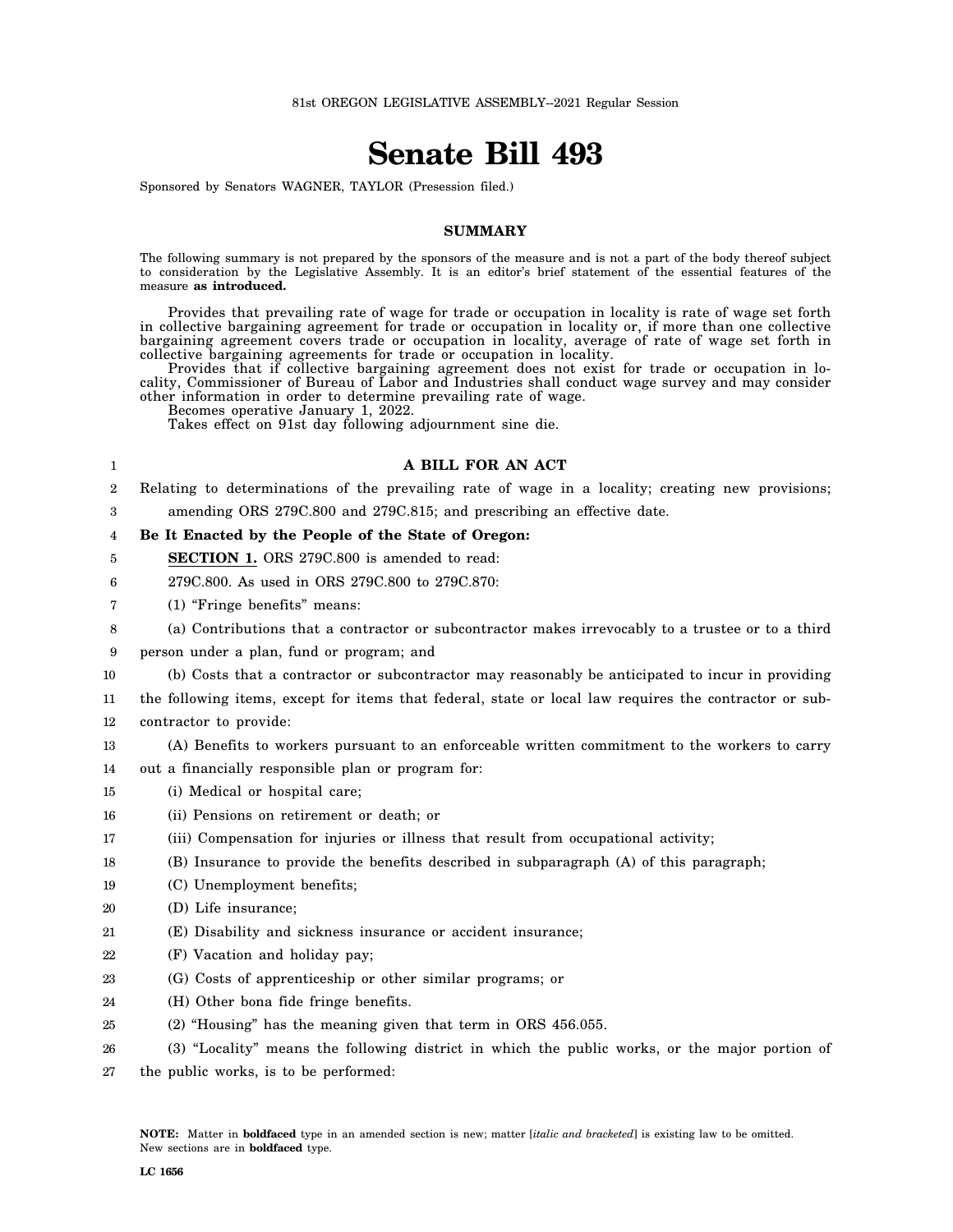## SB 493

1 (a) District 1, composed of Clatsop, Columbia and Tillamook Counties;

2 (b) District 2, composed of Clackamas, Multnomah and Washington Counties;

3 (c) District 3, composed of Marion, Polk and Yamhill Counties;

4 (d) District 4, composed of Benton, Lincoln and Linn Counties;

5 (e) District 5, composed of Lane County;

6 (f) District 6, composed of Douglas County;

7 (g) District 7, composed of Coos and Curry Counties;

8 (h) District 8, composed of Jackson and Josephine Counties;

9 (i) District 9, composed of Hood River, Sherman and Wasco Counties;

10 (j) District 10, composed of Crook, Deschutes and Jefferson Counties;

11 (k) District 11, composed of Klamath and Lake Counties;

12 (L) District 12, composed of Gilliam, Grant, Morrow, Umatilla and Wheeler Counties;

13 (m) District 13, composed of Baker, Union and Wallowa Counties; and

14 (n) District 14, composed of Harney and Malheur Counties.

15 16 17 18 (4) "Prevailing rate of wage" means the rate of [*hourly*] wage, including all fringe benefits, that the Commissioner of the Bureau of Labor and Industries determines [*is paid in the locality to the majority of workers employed on projects of a similar character in the same trade or occupation*] **in accordance with ORS 279C.815**.

19 20 21 22 (5) "Public agency" means the State of Oregon or a political subdivision of the State of Oregon, or a county, city, district, authority, public corporation or public entity organized and existing under law or charter or an instrumentality of the county, city, district, authority, public corporation or public entity.

23

(6)(a) "Public works" includes, but is not limited to:

24 25 26 (A) Roads, highways, buildings, structures and improvements of all types, the construction, reconstruction, major renovation or painting of which is carried on or contracted for by any public agency to serve the public interest;

27 28 29 (B) A project that uses \$750,000 or more of funds of a public agency for constructing, reconstructing, painting or performing a major renovation on a road, highway, building, structure or improvement of any type;

30 31 32 (C) A project that uses funds of a private entity for constructing a privately owned road, highway, building, structure or improvement of any type in which a public agency will use or occupy 25 percent or more of the square footage of the completed project;

33 34 (D) Notwithstanding the provisions of ORS 279C.810 (2)(a), (b) and (c), a device, structure or mechanism, or a combination of devices, structures or mechanisms, that:

35

(i) Uses solar radiation as a source for generating heat, cooling or electrical energy; and

36 37 (ii) Is constructed or installed, with or without using funds of a public agency, on land, premises, structures or buildings that a public body, as defined in ORS 174.109, owns; or

38 39 40 41 (E) Notwithstanding paragraph (b)(A) of this subsection and ORS 279C.810 (2)(b) and (c), construction, reconstruction, painting or major renovation of a road, highway, building, structure or improvement of any type that occurs, with or without using funds of a public agency, on real property that a public university listed in ORS 352.002 owns.

42 (b) "Public works" does not include:

43 (A) Reconstructing or renovating privately owned property that a public agency leases; or

44 45 (B) A private nonprofit entity's renovation of publicly owned real property that is more than 75 years old if: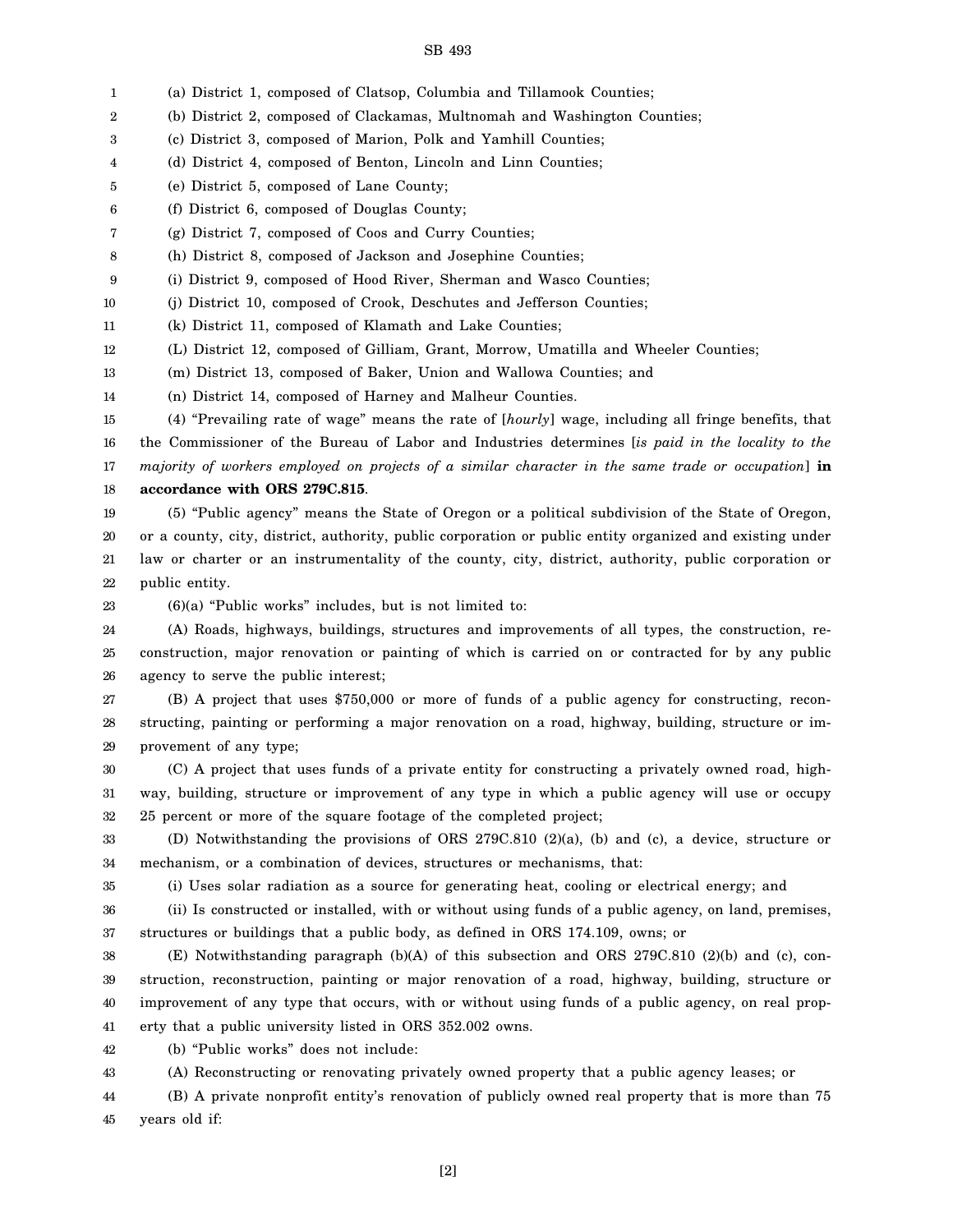1 (i) The real property is leased to the private nonprofit entity for more than 25 years;

SB 493

2 3 (ii) Funds of a public agency used in the renovation do not exceed 15 percent of the total cost of the renovation; and

4 5 (iii) Contracts for the renovation were advertised or, if not advertised, were entered into before July 1, 2003, but the renovation has not been completed on or before July 13, 2007.

6

7 8 279C.815. (1) As used in this section, "person" means an employer, a labor organization or an official representative of an employee or employer association.

**SECTION 2.** ORS 279C.815 is amended to read:

9 10 11 12 13 (2)(a) The Commissioner of the Bureau of Labor and Industries at least once each year shall determine **in accordance with paragraph (b) of this subsection** the prevailing rate of wage for workers in each trade or occupation in each locality described in ORS 279C.800 [*by means of an independent wage survey*] and shall make this information available at least twice each year. The commissioner may amend the rate at any time.

14 15 16 17 18 **(b) The prevailing rate of wage for a trade or occupation in a locality is the rate of wage set forth in the collective bargaining agreement for the trade or occupation in the locality or, if more than one collective bargaining agreement covers a trade or occupation in the locality, the average of the rate of wage set forth in the collective bargaining agreements for the trade or occupation in the locality.**

19 20 21 22 23 24 25 26 27 28 29 30 31 [*(b)*] **(c)** [*If the data derived only from the survey described in paragraph (a) of this subsection appear to the commissioner to be insufficient to determine the prevailing rate of wage, the commissioner shall*] **If a collective bargaining agreement does not exist for a trade or occupation in a locality, the commissioner shall determine the prevailing rate of wage by conducting an independent wage survey in the locality. The commissioner may also** consider additional information such as [*collective bargaining agreements,*] other independent wage surveys and the prevailing rates of wage determined by appropriate federal agencies or agencies of adjoining states. If [*there is not*] **a wage survey under this paragraph does not show that** a majority in the same trade or occupation **is** paid at the same rate, the average rate of hourly wage, including all fringe benefits, paid in the locality to workers in the same trade or occupation is the prevailing rate. If the wage a contractor or subcontractor pays to workers on a public works is based on a period of time other than an hour, the hourly wage must be mathematically determined by the number of hours worked in that period of time.

32 33 34 35 (3) A person shall make reports and returns to the Bureau of Labor and Industries that the commissioner requires to determine the prevailing rates of wage, using forms the bureau provides and within the time the commissioner prescribes. The person or an authorized representative of the person shall certify to the accuracy of the reports and returns.

36 37 38 (4) Notwithstanding ORS 192.311 to 192.478, reports and returns or other information provided to the commissioner under this section are confidential and not available for inspection by the public.

39 40 41 42 43 (5) The commissioner may enter into a contract with a public or private party to obtain data and information the commissioner needs to determine the prevailing rate of wage. The contract may provide for the manner and extent of the [*market*] review of affected trades and occupations and for other requirements regarding timelines of reports, accuracy of data and information and supervision and review as the commissioner prescribes.

44 45 **SECTION 3. The amendments to ORS 279C.800 and 279C.815 by sections 1 and 2 of this 2021 Act apply to public works procurements that a public agency advertises or otherwise**